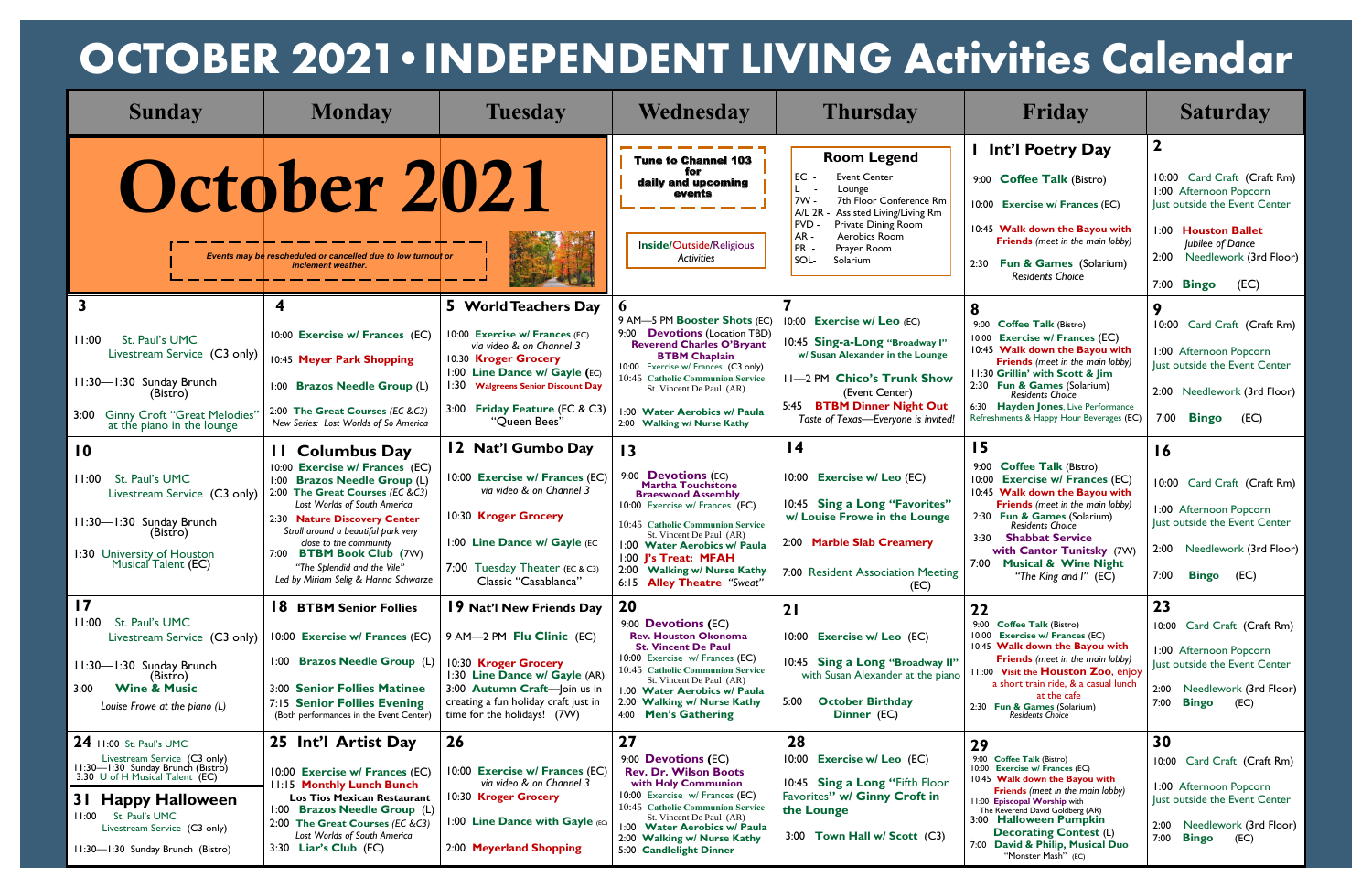## **OCTOBER 2021 • ASSISTED LIVING Activities Calendar**

| Sunday                                                                                                                                                                                                                                            | Monday                                                                                                                                                                                         | Tuesday                                                                                                                                                                                                     | Wednesday                                                                                                                                                                                                                   | Thursday                                                                                                                                                                                            | Friday                                                                                                                                                                                                            | Saturday                                                                                                                                                                                                             |
|---------------------------------------------------------------------------------------------------------------------------------------------------------------------------------------------------------------------------------------------------|------------------------------------------------------------------------------------------------------------------------------------------------------------------------------------------------|-------------------------------------------------------------------------------------------------------------------------------------------------------------------------------------------------------------|-----------------------------------------------------------------------------------------------------------------------------------------------------------------------------------------------------------------------------|-----------------------------------------------------------------------------------------------------------------------------------------------------------------------------------------------------|-------------------------------------------------------------------------------------------------------------------------------------------------------------------------------------------------------------------|----------------------------------------------------------------------------------------------------------------------------------------------------------------------------------------------------------------------|
|                                                                                                                                                                                                                                                   |                                                                                                                                                                                                | October 2021                                                                                                                                                                                                |                                                                                                                                                                                                                             |                                                                                                                                                                                                     | 8:00- Morning Visits<br>9:00- Daily Chronicles AR3<br>11:00- Friday Fitness AR3<br>1:30- Fancy Nails & Hand<br><b>Massages AR3</b><br>2:30- Friday movie DR3                                                      | 9AM-11AM- Morning Walk (outside<br>or inside the community)<br>1:00- Afternoon Popcorn (down by<br>the Event Center)<br>2:00- Oldies But Goodies playing in<br>AR <sub>3</sub><br>3:00- BINGO! (Resident Led in DR3) |
| 9AM-11AM- Sunday Devotions<br><b>Delivered</b><br>11AM- St. Paul's UMC Livestream<br>Service (C3 only)<br>2:30- Afternoon Movie DR3<br>3:00- Ginny Croft "Great Melodies"<br>at the piano in the lounge.<br>4:00- Hymn Sing a longs in the<br>AR3 | 8:00- Morning Visits<br>9:00- Daily Chronicles AR3<br>11:00- Brain Exercise AR3<br>1:00- Puzzles & Word Searches<br>AR <sub>3</sub><br>2:00- The Great Courses Ch3<br>2:30- Monday Matinee DR3 | 8:00-Morning Visits<br>9:00- Daily Chronicles AR3<br>11:00- Resident Council AR3<br>1:00- Adult Coloring AR3<br>3:00- Tuesday Treats DR3<br>3:00- BINGO DR3                                                 | 8:00- Morning Visits<br>10:00- Daily Chronicles AR3<br>10:30- Catholic Communion<br>Service (AR)<br>1:00- Table Games (Residents<br><b>Choice)AR3</b><br>2:00- Afternoon Walk<br>2:30- Movie DR3                            | 8:00- Morning Visits<br>9:00- Daily Chronicles AR3<br>10:00-Exercise w/Leo EC<br>10:45-Sing-a-Long in the<br>Lounge<br>1:00- Cranium Crunches<br>2:30- Decorating Doors- Craft<br><b>Corner AR3</b> | 8:00- Morning Visits<br>9:00- Daily Chronicles AR3<br>11:00- Friday Fitness AR3<br>11:30- Grillin' w/Scott (Bistro)<br>1:30- Cranium Crunches<br>2:30- Friday movie DR3<br>6:30- Hayden Jones, Happy<br>Hour (EC) | 9AM-11AM- Morning Walk (outside<br>or inside the community)<br>1:00- Afternoon Popcorn (down by<br>the Event Center)<br>2:00- Brain games in the AR3<br>3:00- BINGO! (Resident Led in DR3)                           |
| 10<br>9AM-11AM- Sunday Devotions<br><b>Delivered</b><br>11AM- St. Paul's UMC Livestream<br>Service (C3 only)<br>1:30- UofH Musical Talent (EC)<br>2:30- Afternoon Movie DR3<br>4:00- Hymn Sing a longs in the AR3                                 | 8:00- Morning Visits<br>9:00- Daily Chronicles AR3<br>11:00- Brain Exercise AR3<br>1:00- Puzzles & Word Searches<br>AR <sub>3</sub><br>2:30- Monday Matinee DR3<br>Columbus Day (US)           | 8:00-Morning Visits<br>9:00- Daily Chronicles AR3<br>10:00- Exercise w/ Frances via<br>video CH3 & EC<br>12:30 Taco Tuesday at Molinas<br>2:30- Tuesday Theatre (EC &<br>C3)<br><b>Classic "Casablanca"</b> | 8:00- Morning Visits<br>10:00- Daily Chronicles AR3<br>10:30- Catholic Communion<br>Service (AR)<br>1:00- Table Games (Residents<br><b>Choice)AR3</b><br>2:00- Afternoon Walk<br>2:30- Movie DR3                            | 8:00-Morning Visits<br>9:00- Daily Chronicles AR3<br>10:00- Exercise w/ Leo EC<br>10:45-Sing-a-Long in the<br>Lounge<br><b>1:00- Cranium Crunches</b><br>2:30- Cooks Corner AR3                     | 15<br>8:00- Morning Visits<br>9:00- Daily Chronicles AR3<br>11:00- Friday Fitness AR3<br>1:30- Word Search AR3<br>2:30- Friday movie DR3                                                                          | 16<br>9AM-11AM- Morning Walk (outside<br>or inside the community)<br>1:00- Afternoon Popcorn (down by<br>the Event Center)<br>2:00- Adult Coloring in the AR3<br>3:00- BINGO! (Resident Led in DR3)                  |
| 9AM-11AM- Sunday Devotions<br><b>Delivered</b><br>11AM- St. Paul's UMC Livestream<br>Service (C3 only)<br>2:30- Afternoon Movie DR3<br>4:00- Hymn Sing a longs in the AR3                                                                         | 18<br>8:00- Morning Visits<br>9:00- Daily Chronicles AR3<br>11:00- Brain Exercise AR3<br>1:00- Puzzles & Word Searches<br>AR <sub>3</sub><br>2:30- Movie DR3                                   | 8:00-Morning Visits<br>9:00- Daily Chronicles AR3<br>10:00- Exercise w/ Frances via<br>video CH3 & EC<br>1:00- Adult Coloring AR3<br>3:00- Tuesday Treats DR3<br>3:00- BINGO DR3                            | 20<br>8:00- Morning Visits<br>10:00- Daily Chronicles AR3<br><b>10:30- Catholic Communion</b><br><b>Service (AR)</b><br>1:00- Table Games (Residents<br><b>Choice)AR3</b><br>2:00- Afternoon Walk<br><b>2:30- Movie DR3</b> | 21<br>8:00- Morning Visits<br>9:00- Daily Chronicles AR3<br>10:00- Exercise w/ Leo EC<br>10:45-Sing-a-Long in the<br>Lounge<br><b>1:00- Cranium Crunches</b><br>2:30- Pumpkin Decorating DR3        | 22<br>8:00- Morning Visits<br>9:00- Daily Chronicles AR3<br>11:00- Friday Fitness AR3<br>1:30- Fancy Nails & Hand<br><b>Massages AR3</b><br>2:30- Friday movie DR3                                                | 23<br>9AM-11AM- Morning Walk (outside<br>or inside the community)<br>1:00- Afternoon Popcorn (down by<br>the Event Center)<br>2:00- Puzzles in the AR3<br>3:00- BINGO! (Resident Led in DR3)                         |
| 9AM <mark>-11AM- Sunday Devotions 24</mark><br><b>Delivered</b><br>11AM-St. Paul's UMC Livestream<br>Service (C3 only)<br>2:30- Afternoon Movie DR3<br>3:30- UofH Musical Talent (EC)<br>4:00- Hymn Sing a longs in the AR3                       | 25<br>8:00- Morning Visits<br>9:00- Daily Chronicles AR3<br>11:00- Brain Exercise AR3<br>1:00- Puzzles & Word Searches<br>AR <sub>3</sub><br><b>2:30-Movie DR3</b>                             | <b>Masquerade Party!! 26</b><br>10:30- Mask-Making AR3<br>2:30- Masquerade party- A<br><b>Happy Hour with Mocktails and</b><br><b>Halloween treats in the Dining</b><br><b>Room 3rd Floor</b>               | 27<br>8:00- Morning Visits<br>10:00- Daily Chronicles AR3<br>10:30- Catholic Communion<br>Service (AR)<br>1:00- Table Games (Residents<br>Choice)AR3<br>2:00- Afternoon Walk<br>2:30- Movie DR3                             | 28<br>8:00- Morning Visits<br>9:00- Daily Chronicles AR3<br>10:00-Exercise w/Leo EC<br>10:45-Sing-a-Long in the<br>Lounge<br><b>1:00- Cranium Crunches</b><br>3:00- Town Hall w/Scott (C3)          | 29<br>8:00- Morning Visits<br>9:00- Daily Chronicles AR3<br>11:00- Friday Fitness AR3<br>3:00-Halloween Pumpkin<br><b>Decorating Contest-Residents</b><br>Vote! (L)                                               | 30<br>9AM-11AM- Morning Walk (outside<br>or inside the community)<br>1:00- Afternoon Popcorn (down by<br>the Event Center)<br>2:00- Word Games in the AR3<br>3:00- BINGO! (Resident Led in DR3)                      |
| 3 <sup>1</sup><br>9AM-11AM- Sunday Devotions<br><b>Delivered</b><br>11AM- St. Paul's UMC Livestream<br>Service (C3 only)<br>2:30- Afternoon Movie DR3                                                                                             | <b>AR3- Activity Room 3rd Floor</b><br><b>DR3- Dining Room 3rd Floor</b><br><b>EC- Event Center (1st Floor)</b><br>L- Lounge (1st Floor)                                                       |                                                                                                                                                                                                             |                                                                                                                                                                                                                             |                                                                                                                                                                                                     |                                                                                                                                                                                                                   |                                                                                                                                                                                                                      |

4:00- Hymn Sing a longs in the AR3 AR- Aerobics Room (1st Floor) C3- Channel 3 (TV)

Halloween Brazos Towers At Bayou Manor: Assisted Living Activities- Lily Soriano 832.901.9342